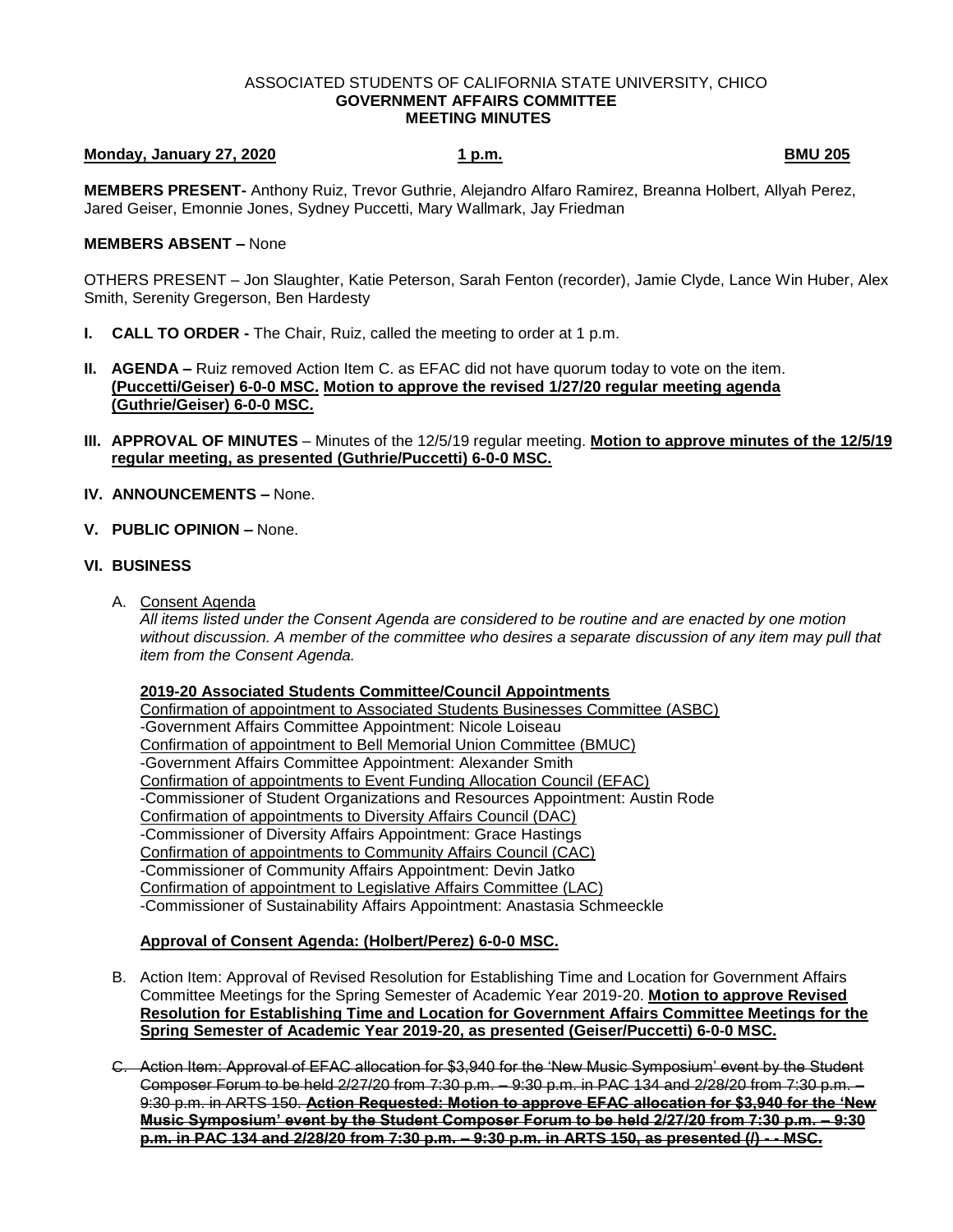- D. Information Item: 10/31/19, 11/30/19 and 12/31/19 Activity Fee Fund Budget vs. Actual Slaughter shared that the December benchmark is 50% since we are halfway through the year. He stated the percentages for where we are at with revenues, other expenses, Activity Fee operational expenses, Government Affairs, campus programs, community programs, and total expenses. (Jones joined the meeting at 1:07 p.m.)
- E. Information Item: Revisions to Associated Students Corporate Codes Sustainability Affairs Council Code Geiser shared that the goal for the proposed changes is to increase the number of members for this council from seven to nine. Clyde made the point that this might challenge having quorum in the future. Geiser expressed concern that making the extra members non-voting members would make them feel that they are on a different platform compared to the voting members, and inclusivity is the goal to stick to.
- F. Program Presentation: KCSC Radio Gregerson and Hardesty presented on behalf of KCSC Radio. Hardesty shared that there is a social and business aspect to this program. Gregerson said that the interns help put on events, table, and create graphics, scrapbooks, and buttons. They have a lot of great staff that reach out to local band members to play their music. They started as FM but are now an internet radio. Slaughter shared that KCSC stands for (K) Chico State College. Gregerson mentioned that a challenge for this program is not having a professional staff member in the program which she believes would be highly beneficial in the future. The NHC paid students get paid \$50 a month for 8 hours per week which is also a challenge. Peterson shared that there has been conversation about increasing support with the services available and how they can grow the program with podcasts or other suggestions.
- G. Information Item: 2019-2020 Associated Students Committee/Council Appointments Resignations Resignation from Associated Students Businesses Committee (ASBC) -Government Affairs Committee Appointment: Alexander Smith Resignation from Bell Memorial Union Committee (BMUC) -Government Affairs Committee Appointment: Nicole Loiseau Resignations from Community Affairs Council (CAC) -Commissioner of Community Affairs Appointments: Sandra Martinez and Gagandeep Singh -Commissioner of Sustainability Affairs Appointment: Kaylee Coca Resignations from Diversity Affairs Council (DAC) -Commissioner of Diversity Affairs Appointments: Tyra Burks and Serra Wells -Executive Vice President Appointment: Emonnie Jones Resignations from Event funding Allocation Council (EFAC) -Executive Vice President Appointment: Devin Jatko -Commissioner of Student Organizations and Resources Appointment: Eduardo Amezquita
- **VII. REPORTS: OFFICERS – Guthrie:** CSSA East Bay was this past weekend. A lot of conversation was around Title 9 at the Federal level. The Executive Director search for CSSA failed over salary negotiation. The Social Justice and Equity Officer from CSU, Bakersfield is helping to launch 'The CSU Says it Right' Campaign. It talks about not Americanizing names and saying them correctly. **Geiser:** The Chico City Council took a stance against PG&E and endorsed a resolution saying that it should be publicly known. It relates to sustainability because they may be able to pick more renewable energy. This Thursday in Colusa Hall 100 there will be a community water forum to talk about water issues in Butte County. **Alfaro Ramirez:** He, Geiser and Smith are working on a resolution condemning war with Iran. They'll present a draft at the next Government Affairs Committee meeting. There is an event on February 8 at Stonewall where Ann Wright will be sharing her experiences with the Freedom Flotilla. **Holbert:** She encouraged everyone to register to vote if they haven't already. Her Legislative Affairs Committee is meeting today and they'll be talking about voter registration and census. **Jones:** The Diversity Affairs Council needs student voting members. Puccetti and Perez shared that the Event Funding Allocation Council and Community Affairs Council also need student voting members.
- **VIII.REPORTS: STAFF – Peterson:** This Wednesday is Open House from 4 6 p.m. in BMU 220. She asked everyone to ask their councils and committees to attend. There will be posters there to highlight everyone's accomplishments from last semester. The AS Intent to File packet will be available. The goal is to not be grouped up with who you already know. Getting familiar with the office tour again would be beneficial. Recruitment for councils and committees is happening and the soft deadline is February 7. On that day from 10 a.m. – 12 p.m. there will be tabling as an additional opportunity to recruit. **Wallmark:** The Wildcat Leadership Institute will be hosting Voting 101 in BMU 210 tomorrow from 5:30 – 7 p.m. Food will be provided. **Clyde:** The Women Like You leadership event will be March 6 from 10 a.m. – 2 p.m. and the first photoshoot was just done.